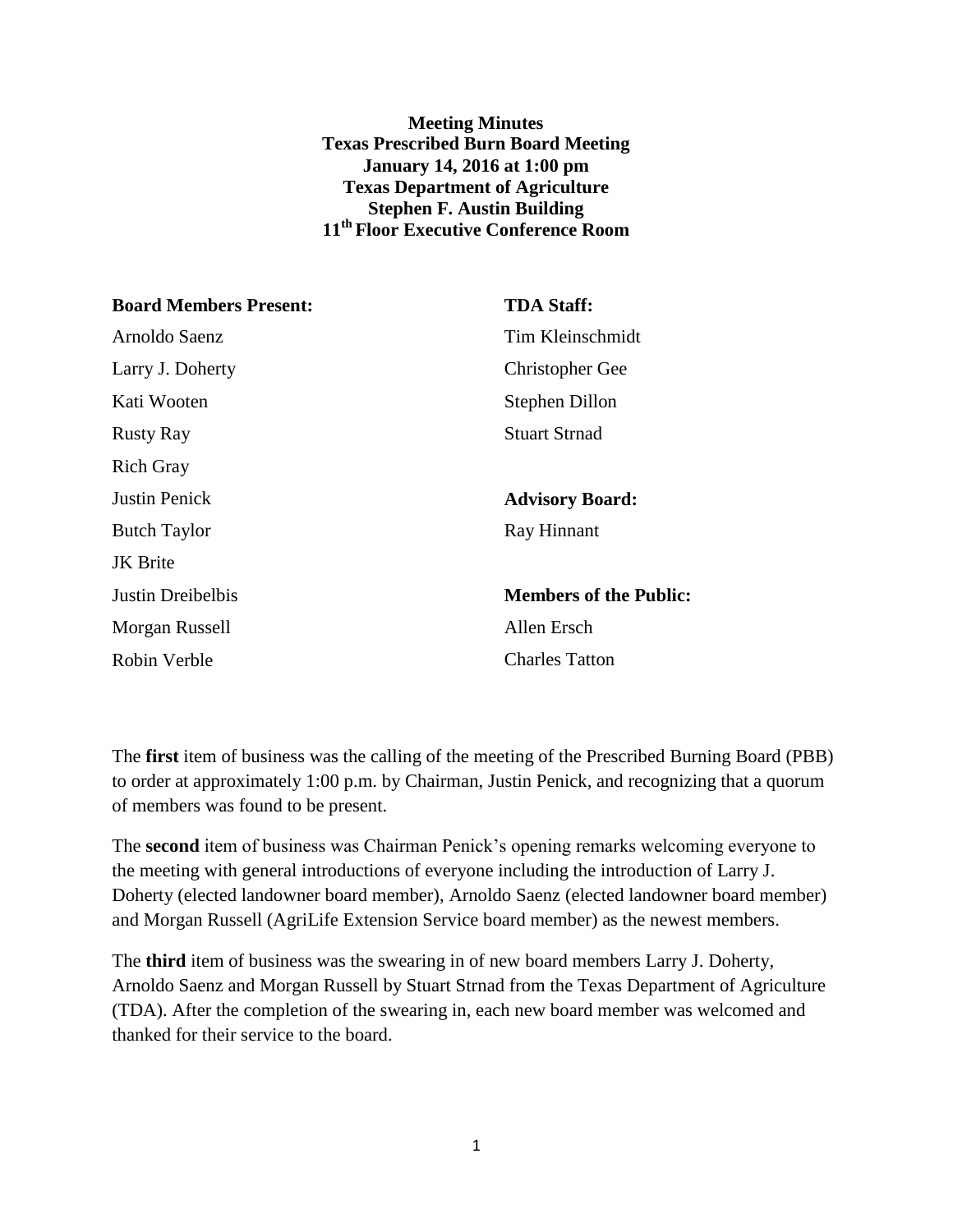The **fourth** item of business was the discussion and possible action to appoint a board member to take board meeting minutes. The board discussed the possibility at some depth and decided that TDA should continue to take the minutes at the Prescribed Burning Board meetings in order to remain consistent. Chairman Penick closed discussion as no action taken.

The **fifth** item of business was approval of the minutes of the previous Board meeting held in Austin, Texas on September 17, 2015. Katie Wooten noted that a correction was needed to the acronym for the Texas Commission of Environmental Quality from [(TECQ)] to TCEQ. A motion was made and seconded; the board unanimously approved the minutes as presented with corrections.

The **sixth** item of business was TDA's report on the progress of insurance policy products from Bramlett Insurance. Stuart Strnad of TDA described Leslie Kutz, of Bramlett Insurance; report on the most current Bramlett insurance product offered for prescribed burning activities. The policy provides coverage for two prescribed burns a year for a \$500.00 premium. Ms. Kutz indicated that the limit of two burns per policy would be tracked by requiring burn managers to submit burn plans for each burn to the insurance company. Once the initial two burns were used, burn managers would be required to purchase additional coverage at the premium rate of \$250.00 per prescribed burn. The board questioned Mr. Strnad about whether Bramlett intended to submit a final proposed insurance policy to them for review. Mr. Strnad relayed to the board Bramlett's explanation that it was in the final stages of putting a product together and that the policy would be ready to be presented to the board by the end of February 2016. The board decided to make Ray Hinnant Chair of Bramlett/Essex insurance subcommittee to expedite review of the finalized policy and to receive a presentation from Bramlett and Essex. The Bramlett/Essex subcommittee is composed of the following individuals:

• Ray Hinnant (Chair), Randy Rivera and Justin Penick

The **seventh** item of business was Rich Gray of Texas Forest Service (TFS) reporting on the progress for the data base development to document prescribed burns in Texas. Rich Gray commented that IT developers were working on the data base and it would be able to capture information such as; total number of burns, location (county) of burns, acreage burned, and escaped burns. Rich stated that the earliest that the data base would be completed would be either in June or July of this year.

The **eighth** item of business was the discussion and possible action from the Rule Content Subcommittee for recommendations on rule updates covering Eco-Regions, Board Curriculum, Continuing Fire Training Units and Lead Burn Instructor Certification. At the time of the board meeting the Rule Content Subcommittee had not met and so no recommendations were available for the board. The board assigned two additional members to the Rule Content Committee: Robin Verble of Texas Tech University and Morgan Russell from AgriLife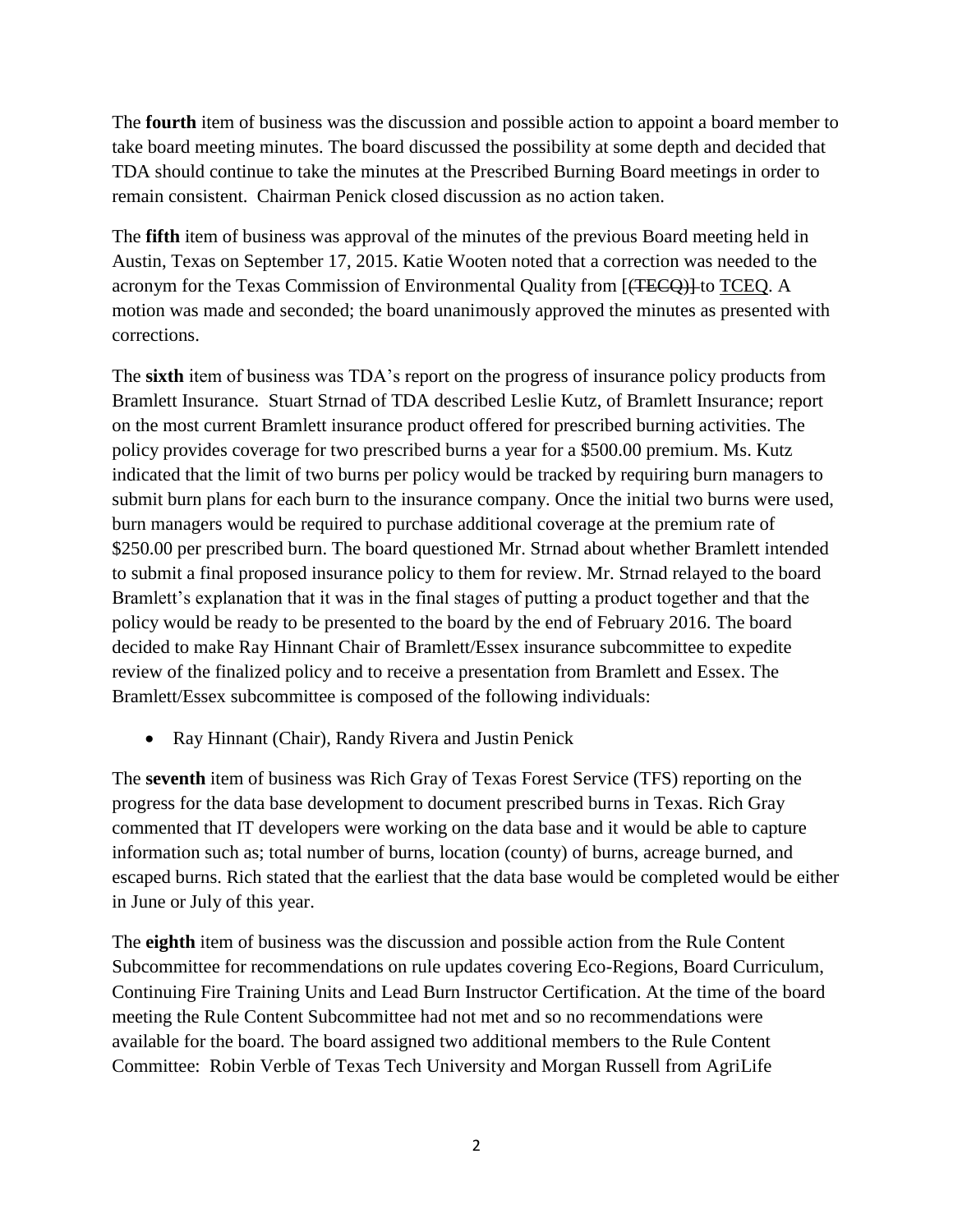Extension Service. Morgan Russell was also assigned additional committee duties to organize and facilitate meetings so that recommendations would be available for the next board meeting.

The Rule Content Subcommittee is composed of the following members:

• Katie Wooten, Ray Hinnant, Randy Rivera, Rich Gray, Morgan Russell and Robin Verble.

The **ninth** item of business was the discussion and action on the reappointment of the Prescribed Burning Board Advisory Board by Chairman Justin Penick and Ray Hinnant. Justin Penick and Ray Hinnant announced the newly appointed 11 member Advisory Board:

 B J Donaldson, Ron Hufford, Susan Kibbe, Stan Graff, Verl Cash, Mort Kothmann, Allen Ersch, Jose Villarreal, Keith Blair, Ray Hinnant and Judy Rice.

The board asked TDA to contact each individual on the 2013 appointed Advisory Board with a letter notifying them that the 2013 Advisory Board had been disbanded and further requested TDA to send letters to the new 11 member board to confirm their appointment. TDA confirmed that both letters would be sent to the appropriate board members.

The **tenth** item of business for discussion and possible action was presented by Stuart Strnad on Licensing updates, Licensing of Lead Burn Instructors, qualifying Lead Burn Instructors without Certified and Insured Prescribed Burn Manager (CIPBM) status, and possible curriculum development for CIPBM's and Lead Burn Instructor certification. The result of the discussion was a decision by the board to task the Rules Content Subcommittee with making recommendations to the board on curriculum and Lead Burn Instructor certification. Licensing updates were presented to the board with a summary of the number of CIPBM's licensed in previous quarters by the department and a discussion of common technical review items on pending licenses. All items discussed were closed with no action taken.

Rule Content Subcommittee:

 Katie Wooten, Ray Hinnant, Randy Rivera, Rich Gray, Morgan Russell and Robin Verble.

The **eleventh** item of business was Public Comment and Justin Penick opened the floor for comment. Allen Ersch stepped forward to present several questions to the board.